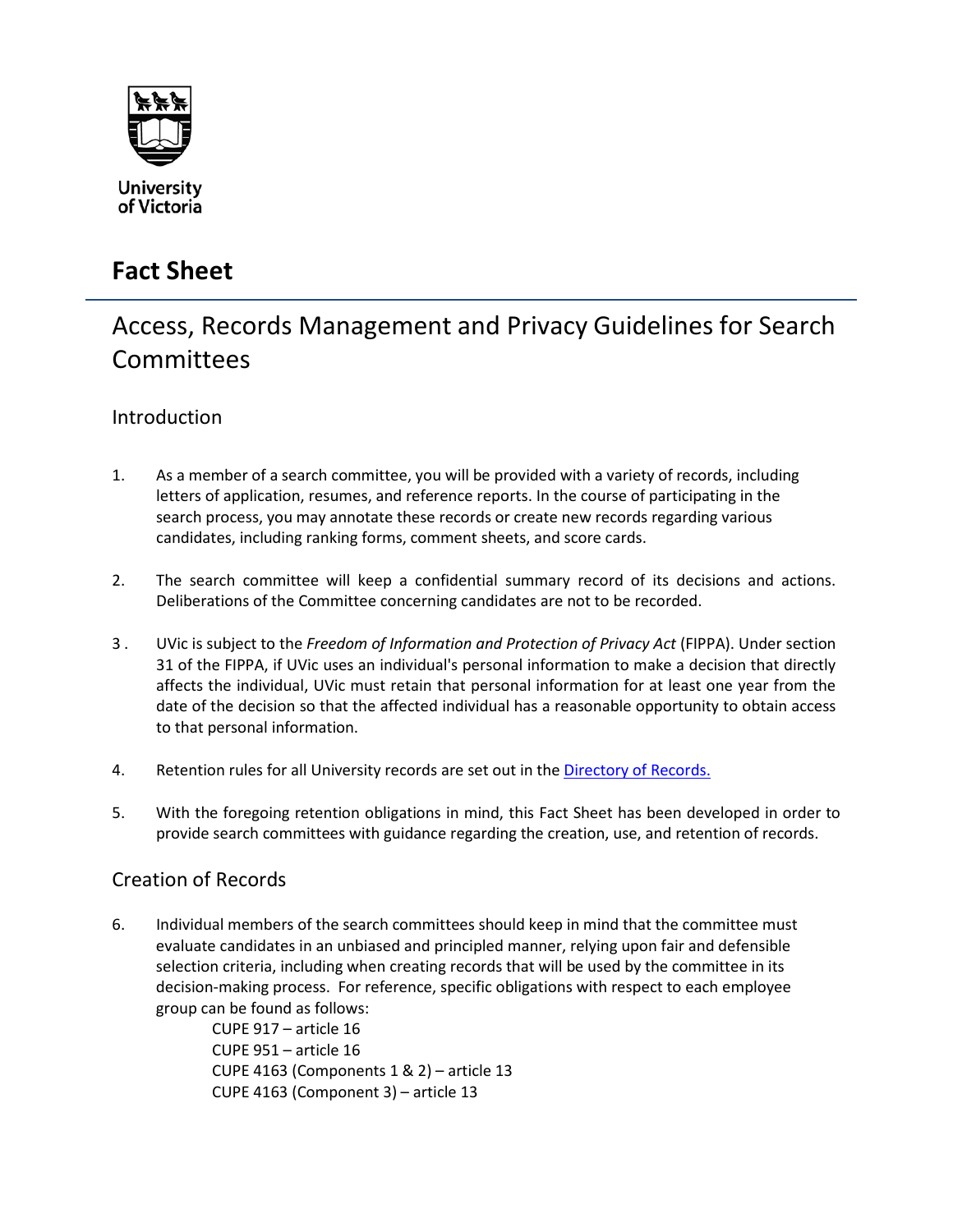PEA – article 5

## Retention of **Application Materials** (Including Reference Letters)

7. Where the Committee receives candidate materials in support of an application and where those materials are used by the Committee to make a decision regarding the application, the Hiring Manager to the Committee must retain a copy of the application materials received by the Committee for at least one year after the decision has been made. Only one copy needs to be retained. Unless there is an operational need to retain the records for longer than one year, the records are to be disposed of in a secure manner as soon as possible after the one-year period has expired. Retaining personal information longer than necessary greatly increases the risk of an inadvertent disclosure of personal information contrary to the FIPPA. Failure to properly dispose of personal information also puts personal privacy at risk contrary to the FIPPA.

Cross-cut shredding is an accepted form of secure disposition. Individual members of the selection committee should return their copies of the application materials to the Hiring Manager immediately after the decision has been made for secure disposition.

#### Retention of **Personal Notes and Annotations**

8. The individual members of search committees are usually expected to review application materials in advance of the meeting at which the search committee will make its assessment. In the course of preparing for such meetings, individual members of the search committees may make notes or annotate the application materials for their own personal reference in order to remind themselves of points that they wish to raise for discussion at the meeting. **Provided that those notes are used only for personal reference and are not distributed to any other members of the selection committee**, those records are not considered to be used by UVic to make a decision (since the decision is made by the search committee collectively and not by individual members). Therefore, they are not required to be retained for a minimum of one year under the FIPPA. In order to protect the personal privacy of candidates, **those notes and annotations must be securely disposed of as soon as possible by the committee members.**

### Retention of Other Records Generated by Selection Committee Members

9. Some materials generated by the members of search committees are not used purely for personal reference. For example, individual committee members may be asked to complete a score sheet or ranking form which will be collected by the committee Hiring Manager and tabulated to generate an overall ranking or score upon which the committee will base its decision.